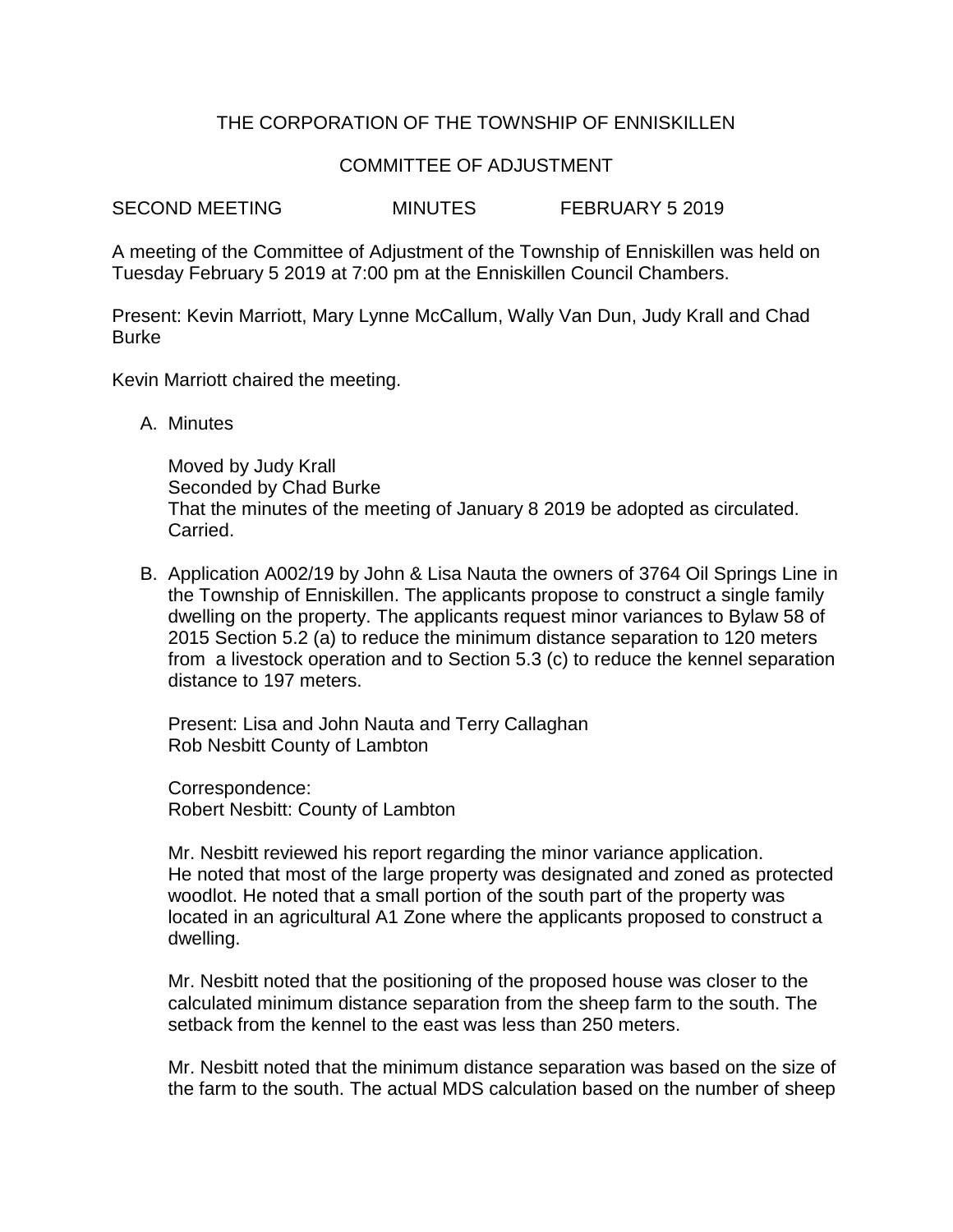was 90 meters. Based on the applicants positioning of the house the sheep farmer could expand the flock size to 120 sheep.

Mr. Nesbitt explained how the application met the general purpose and intent of the Official Plan polices and was minor in nature and was appropriate for the development of the land.

Mr. Nesbitt recommended supporting the application with conditions. He noted that the new house and accessory buildings should be no closer than 10 meters to the dripline of the forested area. He also recommended that a tree buffer be planted between the kennel and the proposed house.

The applicants made no comment on the application.

Mr. Callaghan noted that he could support the application as long as it had no impact on his ability to operate the farm now and in the future.

Moved by Judy Krall Seconded by Chad Burke That minor variance application A002/19 be approved. Carried.

Conditions:

- 1. The dwelling and any accessory structures (e.g. shed, deck) must be located at least 10 meters from the dripline of the woodlands located to the north of the proposed dwelling.
- 2. A row of evergreen trees must be planted between the proposed dwelling and the property occupied by the kennel. The number of trees shall be sufficient to establish a vegetative buffer.

Reasons:

The reduction in the minimum distance separation and the kennel setback was minor in nature and meets the general purpose and intent of the Official Plan and Zoning Bylaw and was appropriate for the development of the land.

C. Adjournment

Moved by Wally Van Dun Seconded by Mary Lynne McCallum That the meeting be adjourned and the regular Council meeting be opened. Carried.